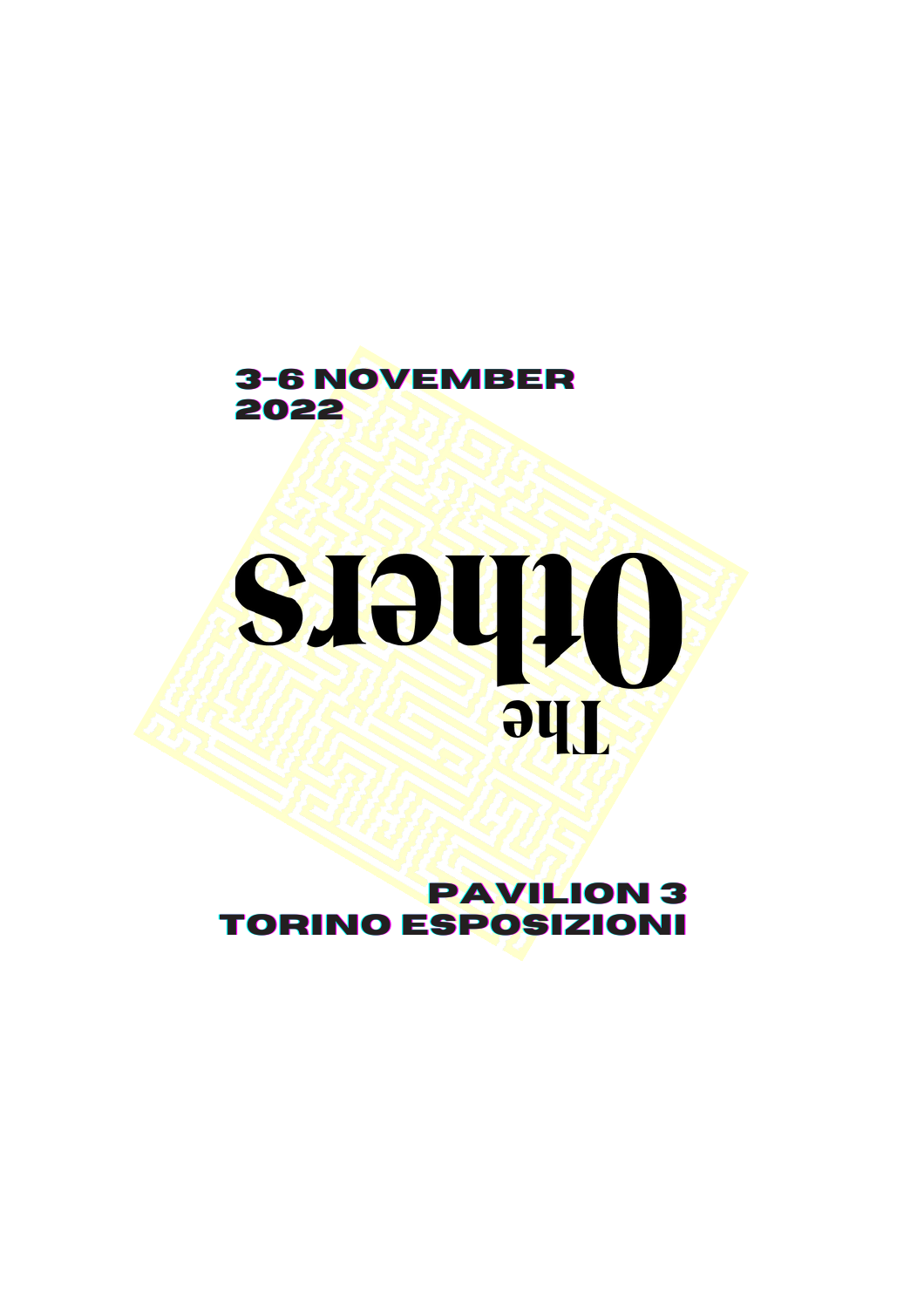# **Characteristics**

The Others was born eleven years ago as a revolutionary project, in order to offer to the most innovative artistic expressions the opportunity to participate in a fair with the same facilities of the great international events, but with costs of access among the lowest in the world.

Today it is a fundamental element of Turin's Contemporary Art Week. With experience and continuous transformation, The Others reinforces its nature as an exhibition platform by calling on galleries, artist-run and project spaces, artists' and curators' collectives, and independent spaces.

The parterre of participants is more and more ambitious and the costs are always very low.

#### **Venue**

Nomadic by nature, The Others has been hosted in unconventional venues since its inception. Over the years, it has moved to different structures, revitalising and reconverting important disused buildings and with them the economy of entire neighbourhoods, which have drawn inspiration from The Others' presence to involve the inhabitants in effective and lasting urban reconversion projects.

The Others 2022 is located for the second year in Pavilion 3 of Torino Esposizioni, the former exhibition complex of the City built by Ettore Sottsass senior in 1938. Pavilion 3, designed by Pier Luigi Nervi in 1950, is located in Via Petrarca 39/B, in San Salvario district, inside the historic Parco del Valentino.

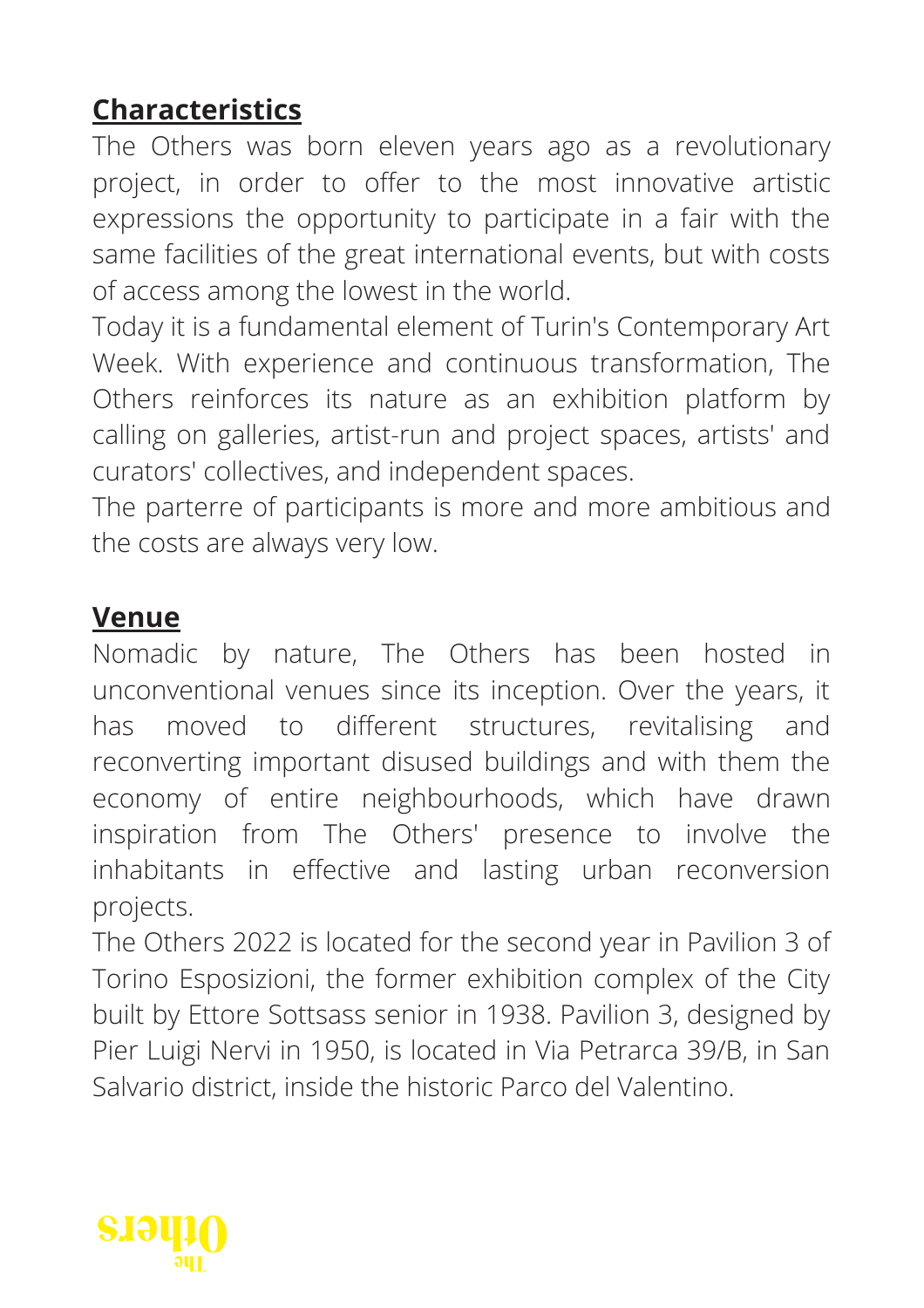# **XI Edition**

The eleventh edition is intended to be an expression of the search for a change in the state of things.

The exhibition space will be arranged to form a labyrinth, an archetypal symbol of complexity and loss, but also of challenge and abstraction from the world.

Losing oneself as a condition of finding oneself.

The Others materialises in a crossroads, where ideas, energies, figures and forms intersect in a sort of ritual, a fluid and perceptive dance. In a confused but implacable society, art shows the way, representing the universal and subterranean connection that pulses, the endless root. In a strange form of seduction, the viewer is taken by the hand and led towards a new awareness.

# **How to apply**

The Application Form for The Others 2022 can be filled in at theothersartfair.com. Applications must be submitted by 5 September 2022 and sent complete with the required materials.

The application form must be complete in all its parts and accompanied by a copy of the deposit.

## **DEPOSIT: 300€ + VAT**

The deposit is necessary for the validity of the application form and must be paid by 5 September 2022. A copy of the bank transfer must be attached to the application form.

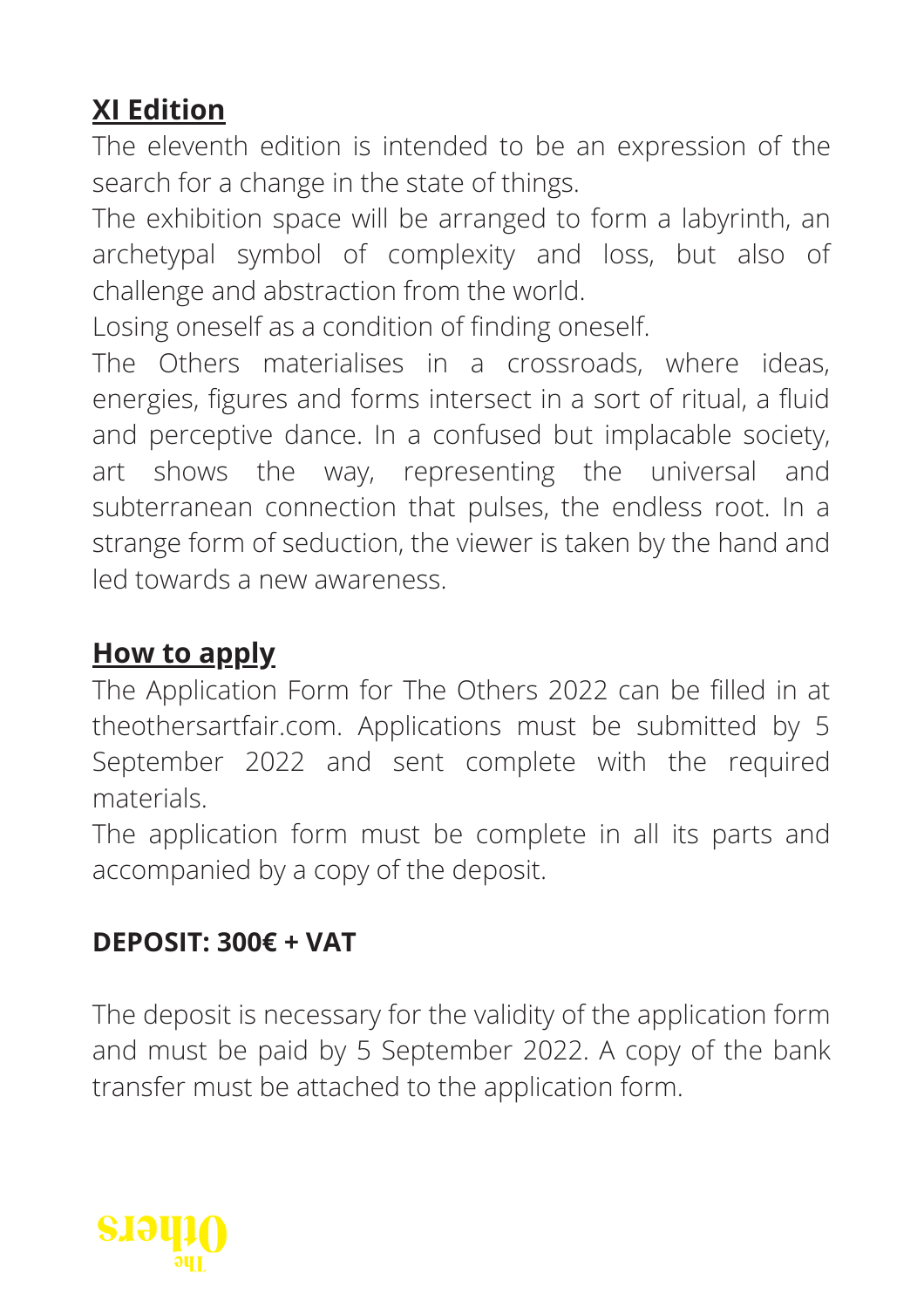# **When**

The eleventh edition of The Others will take place from **3 to 6 November 2022**.

3-4-5 November: opening to the public, 4 pm - 11 pm 6 November: opening to the public, 11 am - 8 pm

# **Application + Deposit (300 € + VAT)**

5 September 2022

# **Balance**

9 October 2022

# **Exhibition Space Set-up**

2 November 2022 - H 09.00 am / 07.00 pm 3 November 2022 - H 08.30 am / 12.30 pm

# **Exhibition Space dismantling**

6 November - H 09.00 pm / 11.00 pm 7 November - H 09.00 am / 01.00 pm



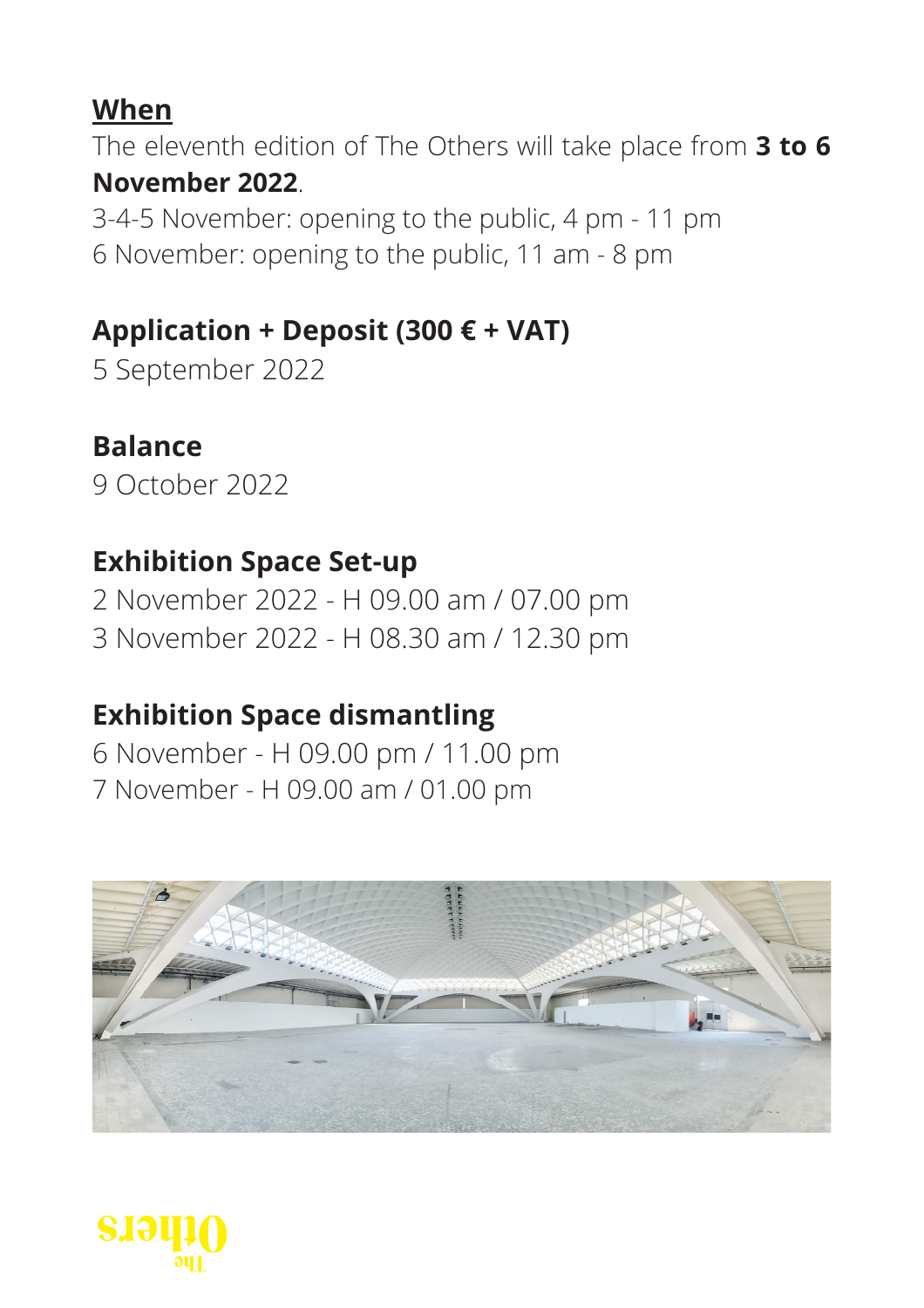The **Exhibition Project** must involve a maximum of 4 artists, and be complete with a description of the artistic project, list and biography of the artists to be presented. Projects presenting artists born after 1 January 1983 or artists > 40 in dialogue with younger artists (< 40) are eligible for selection.

The projects presented will be selected by the Curatorial Board of The Others, led for the third year by Lorenzo Bruni, art critic and curator. In the case of non-admission, written notice will be given with a refund of the amount paid, net of administrative costs amounting to  $\epsilon$  50 + VAT if applicable.

The Exhibitor can participate in The Others by choosing between two types of stand:

#### **SPACE EIGHT**

(8 linear meters, 4m of back wall and 2m of side walls) The cost of the booth is **850€**

## **SPACE TWELVE**

(12 linear meters, 6m of back wall, 4m and 2m of side walls)

The cost of the booth is **1.600€**

The prices shown are to be considered + VAT at the current rate - if applicable.

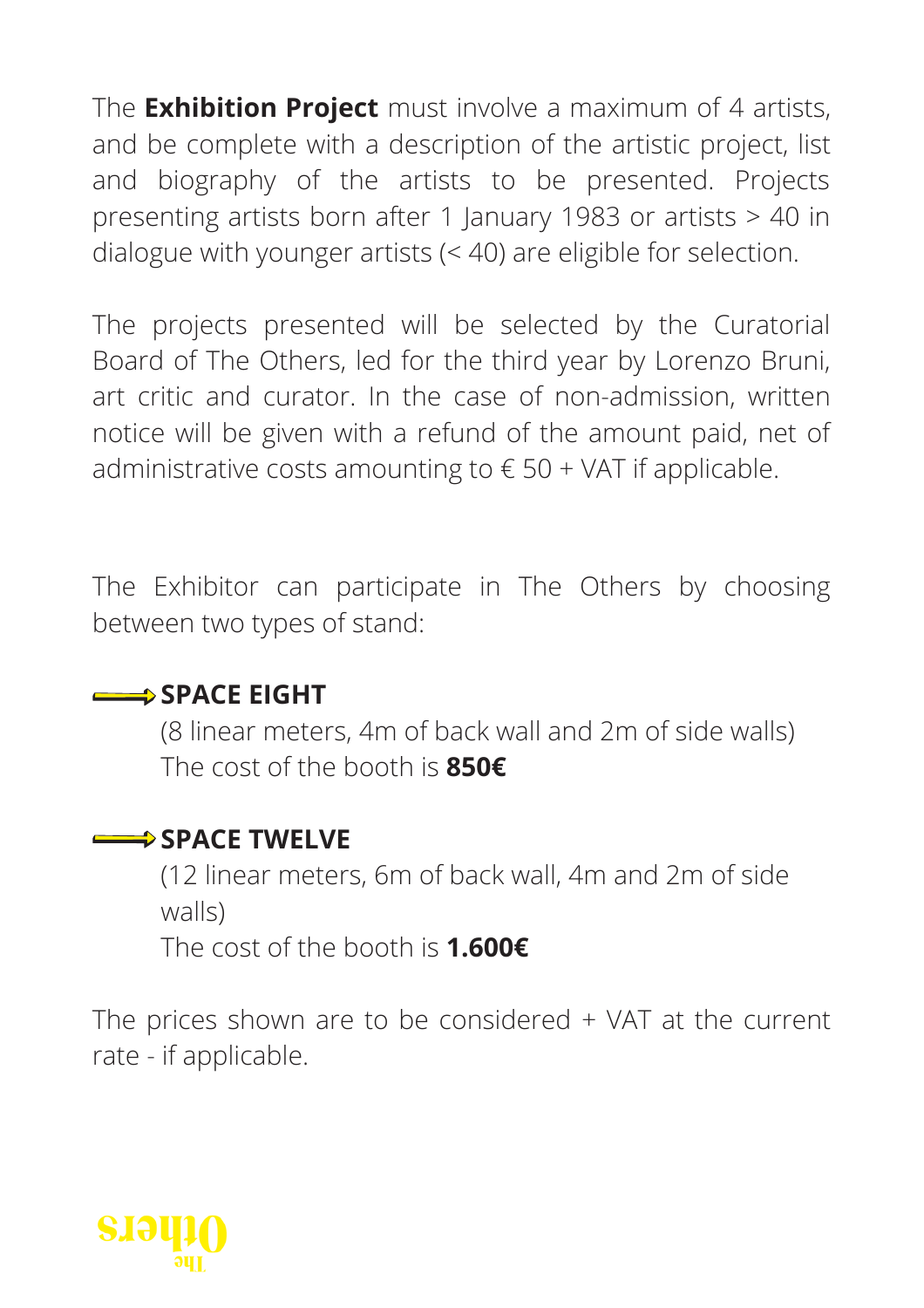#### **APPLICATION DEADLINE: 5 september 2022**

#### **DEPOSIT: 5 september 2022**

**BALANCE: 9 oCTOBER 2022**





# **Terms and condition of payment**

Payment must be made exclusively in Euro. Bank charges are to be borne by the Exhibitor.

## **BANK DETAILS**

THE OTHERS SRL BPER Banca IBAN: IT03F0538701008000042212324 SWIFT: BPMOIT22XXX

THE OTHERS SRL Banca d'Alba credito cooperativo cc IBAN: IT67A0853001006000800100985 SWIFT: ICRAITRREQ0

The payment of the balance must be received by **9 October 2022**, the exhibitor must send a copy of the bank transfer to application@theothersfair.com by the same date.